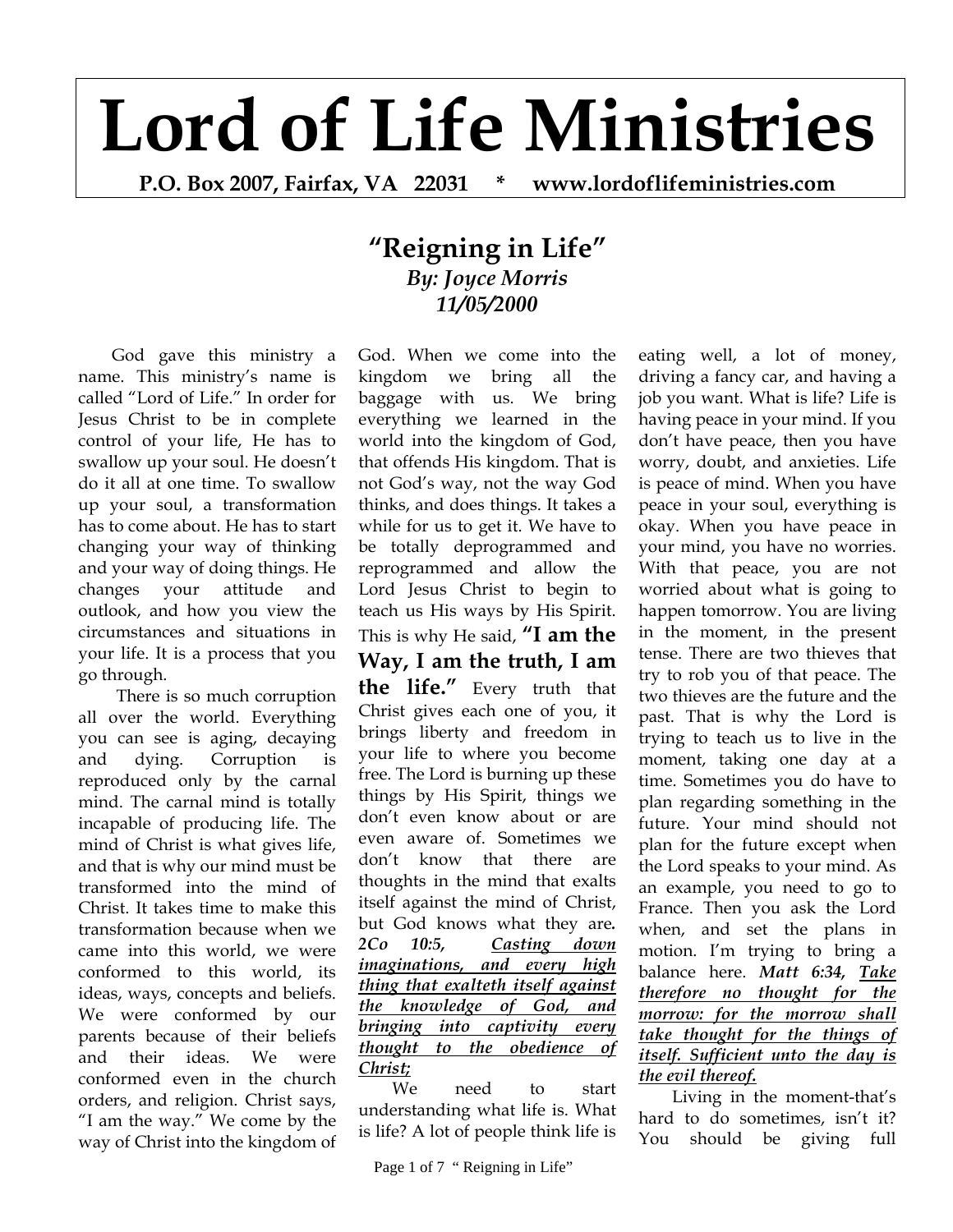attention to the Spirit and the Word and being fed by it. We should hold to it, not letting your minds wander, but living in the moment of what God is feeding us from His table today. Do not be anxious for seeking things, but listen intently to what He says.

The Lord wants us to choose life. We make choices every moment and every day between life and death. This is what was happening in the Garden of Eden. Adam knew God. A lot of people were there in the Garden of Eden. The Garden of Eden is the kingdom of God. We have been born again and we all are in the garden. Everyone sitting here is in the kingdom of God. Our citizenship is in the kingdom of God. Paul says, "I am dead to the world," He was in the world, but not of it.

*Gen 2:16-17*, *And the LORD God commanded the man, saying, Of every tree of the garden thou mayest freely eat***:** *Gen 2:17, But of the tree of the knowledge of good and evil, thou shalt not eat of it: for in the day that thou eatest thereof thou shalt surely die***.** The Lord gave one commandment. He said, "You can eat from all the trees. (We can feed from the Christ in each other.) We can eat from your tree if I need some peace, and love. We can come and get a hug. We can eat from the fruits of the spirit off of each tree that is in the kingdom of God. If you don't have the right fruit, I don't want to eat that. If you have a rotten apple there, I don't want to hear that. If you have a lot of anger and bitterness, then I would prefer to just stand over here and pray for you. God said you can eat from those trees. He gave

them a simple instruction. He said, "Tend to your garden." The garden is your mind. This is where all the thoughts, battles, and problems are. The problems are here, in your mind. You may say, "Sister Joyce, all my problems are outside of me." No, they are in your mind. It's how you are looking at the problem. If you are looking at the problem right, then you have no problem. Did you get that? I said, "There is not a problem outside of you." It's all here in your mind. It's the attitude and the outlook on the problem. If you are looking at it the way God teaches you to look at it, then you don't have a problem. It might be this or that, but it's okay. It's in the hand of God, and He will lead, guide and direct you in what you should do in any given situation. He said, "Tend to your garden. Keep it. Guard it." You have to guard your mind, isn't this true? Sometimes that mind just starts rattling on with all these thoughts and you have to say, *Be still, and know that I am God.* I'm not going to feed on those thoughts." Do those thoughts bring you life, happiness and peace? If they don't, delete them. If you can't delete them, you might say, "Well sister Joyce, this has such a stronghold on my mind, I can't delete it. If you can't delete it, just go within and commune with Christ because Christ is life, and you are not separated from Him. You might think you got separated, but you didn't. You are still hooked up to the lifeline. All you have to do is commune with Him and praise Him, and the life of the Christ that's in you swallows up those thoughts in your mind, and you have life,

peace and joy in the mind again. Basically God told Adam, Adam, I'm not going to make man a robot, but I'm setting two paths in front of man. I'm setting two courses in front of man. Man can love me with all of his heart and can serve Me all the days of his life. Man can submit to Me, My thoughts and My ideas and live and walk in the realm of the spirit in the cool of the day in the Garden of Eden all the days of his life." This is what God was saying to Adam. He was saying, "You will never have to fall in that death realm. You will never have to fall into that realm of corruption, but Adam, I'm giving you a free will."

If God had not given that one commandment, then man would have lived forever. Death and sin had not entered in until the time of the fall. It says, "*Death reigned by one man."* And that is in *Romans 5:12*, It says, in verse 12, *Wherefore, as by one man sin entered into the world, and death by sin; and so death passed upon all men.* That one man is that corporate Adam who brought death and corruption with the fall. Spiritual death brings death and corruption all around us. *Romans 5:17*, says, *For if by one man's offence death reigned by one; much more they which receive abundance of grace and of the gift of righteousness shall reign in life by one, Jesus Christ.* Christ wants us to reign in life all the time. He set two courses before Adam. The tree of life and the tree of the knowledge of good and evil were in the midst of the garden. If you can understand that the tree of the knowledge of good and evil is the carnal mind, self-will, and the five senses, then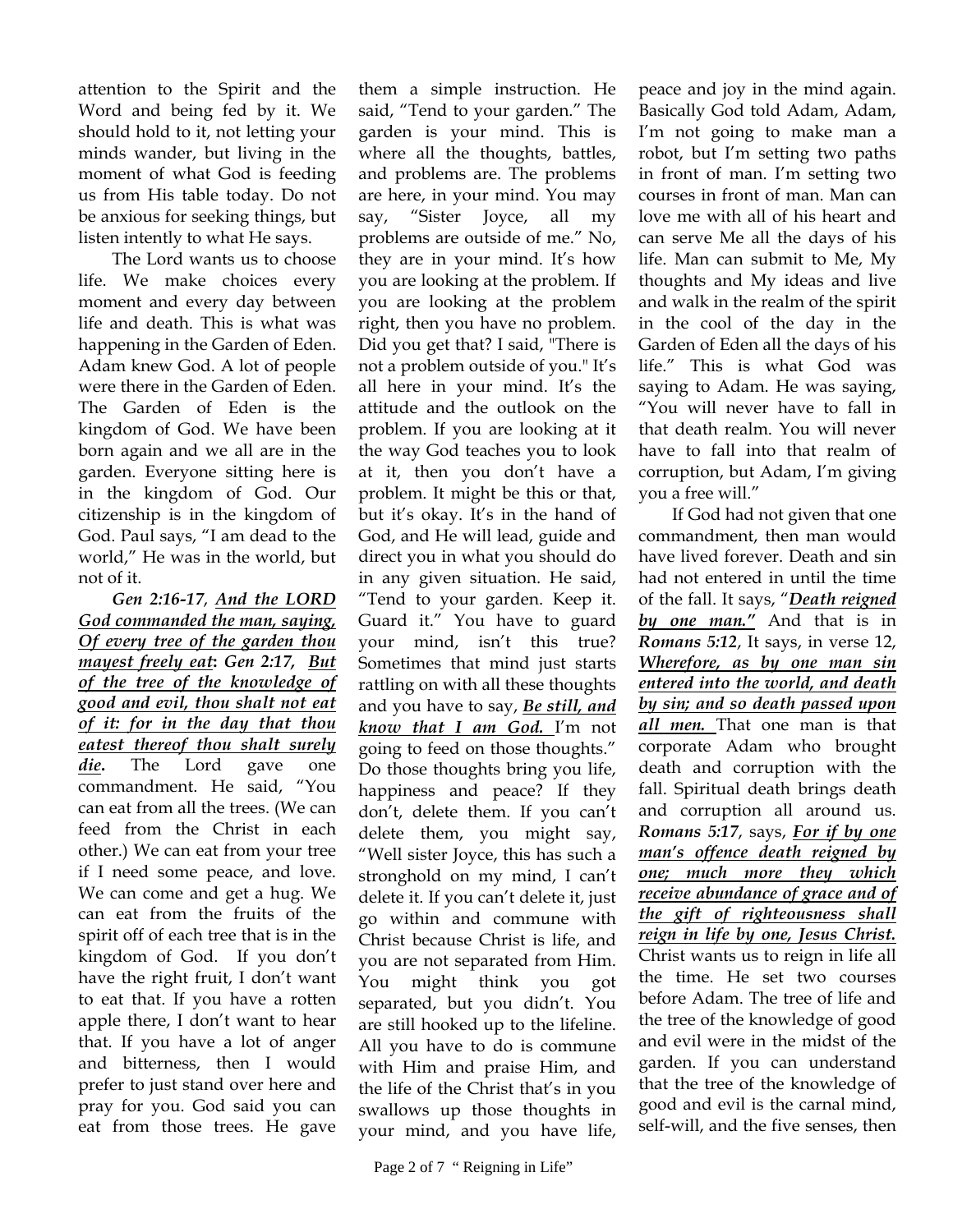you can understand that the tree of life is the Spirit of God, Jesus Christ, and the bread of life. This enables you to walk in the spirit and not in the flesh. God gave Adam a choice. God said, "I set before you this day life and death. Death is the tree of knowledge of good and evil. Life is yielding to Christ and the Spirit of the Lord allowing Christ to be Lord of our life with complete control. He is not always in control of every area of your life. If you let Him be in control of every area of your life, you would be completely transformed right now. I would look at you and see your transformed body. If He were in control of every thought you had, every word you spoke, and all the members of your body, then you would have the same experience Jesus had on the Mount of Transfiguration. There are seven levels of submission. Seven is perfection and completeness. The soul needs to lie down with the Christ and come into total submission.

We are responsible for our actions and for what we know. We are not responsible for what we don't know. The Lord wants us to begin to walk in His ways. He wants us to choose life so we can be happy. Jesus said, "I came that you might have life and life more abundantly. The more you walk in His life, the more you begin to experience abundant life. The abundant life over flows to others ministering to them because of the life you are experiencing in Christ. That is reigning in life.

*Jeremiah 21:8* says, *And unto this people thou shalt say, Thus saith the Lord; Behold, I set before you the way of life, and* 

*the way of death.* He was giving two paths like He did in the Garden of Eden. He told Adam that one was a way of life, and the other a way of corruption. Adam did not fall until the serpent came to the woman. The serpent is that small voice that comes to steal rob and usurp. The serpent works through the carnal mind, carnal thinking, and thoughts that did not come from the mind of Christ. The serpent does not come to your true self, which is your spirit, because Christ in you cannot be tempted. It is the soul that can be tempted, the thoughts, ideas, and subtle things that come from the carnal mind. God wants to be involved in everything you do, in every decision you make. God wants you to be in His plan and not your plan. God wants to be supreme everyday of your life. He wants you to wake up in the morning and say, "Yes, sir. I am here sir, to do as you will today." Eventually God will swallow up your soul to the point that you will no longer have a will. Your will has been swallowed up in the Spirit of the Lord, and you will walk in oneness with Christ yielding to His still small voice. He wants to be in everything you do because if you let Him lead you in all your decisions, you will experience rest, peace, joy and life. If you make your own decisions and your own choices, there is no life or peace there. There will be frustration, anxiety and worry.

He set a course in the beginning. Then He goes to Israel and tells them the same thing. You can see the two commandments in the New Testament. The two

commandments fulfilled everything. *"Thou shalt love the Lord thy God with all thy heart, and with all thy soul, and with all thy strength, and with all thy mind; and thy neighbour as thyself." Luke 10:27.* If you did those two things, it would be the fulfillment of the law of life. I hope you can hear this.

I want to bring a balance. Sometimes, what God calls life, we call horrible. Look at Job. God said, "Job, I want to bring you into a double portion. Job, I want to bring you into My nature. So, Job, I am going to allow Satan, the refiner, to refine you. I am going to allow him to touch the things you have, to remove your family, and all of your flock. Everybody will look at that and say, "That's death. There's no life in that." Why did this happen to Job? I mean, Job is sitting there with boils all over his body, and underneath his arm. If you ever had a boil, you know how painful it is. Everybody looking at Job was pointing a finger and saying," "What has he done? What did he do? He must have done something really bad for God to do all those things to him. So what has he done?" He hasn't done anything. Do you see what God was doing? He was testing Job, He was proving Job, and showing Job what was in himself. God was showing Job both the good and bad that was in him. The good and the bad go together. God says, "I see the darkness and the light the same." Whatever course or whatever you have to go through to bring you into total submission to Christ, it is a process of death that God is working into you, dying to that soul so that you might walk in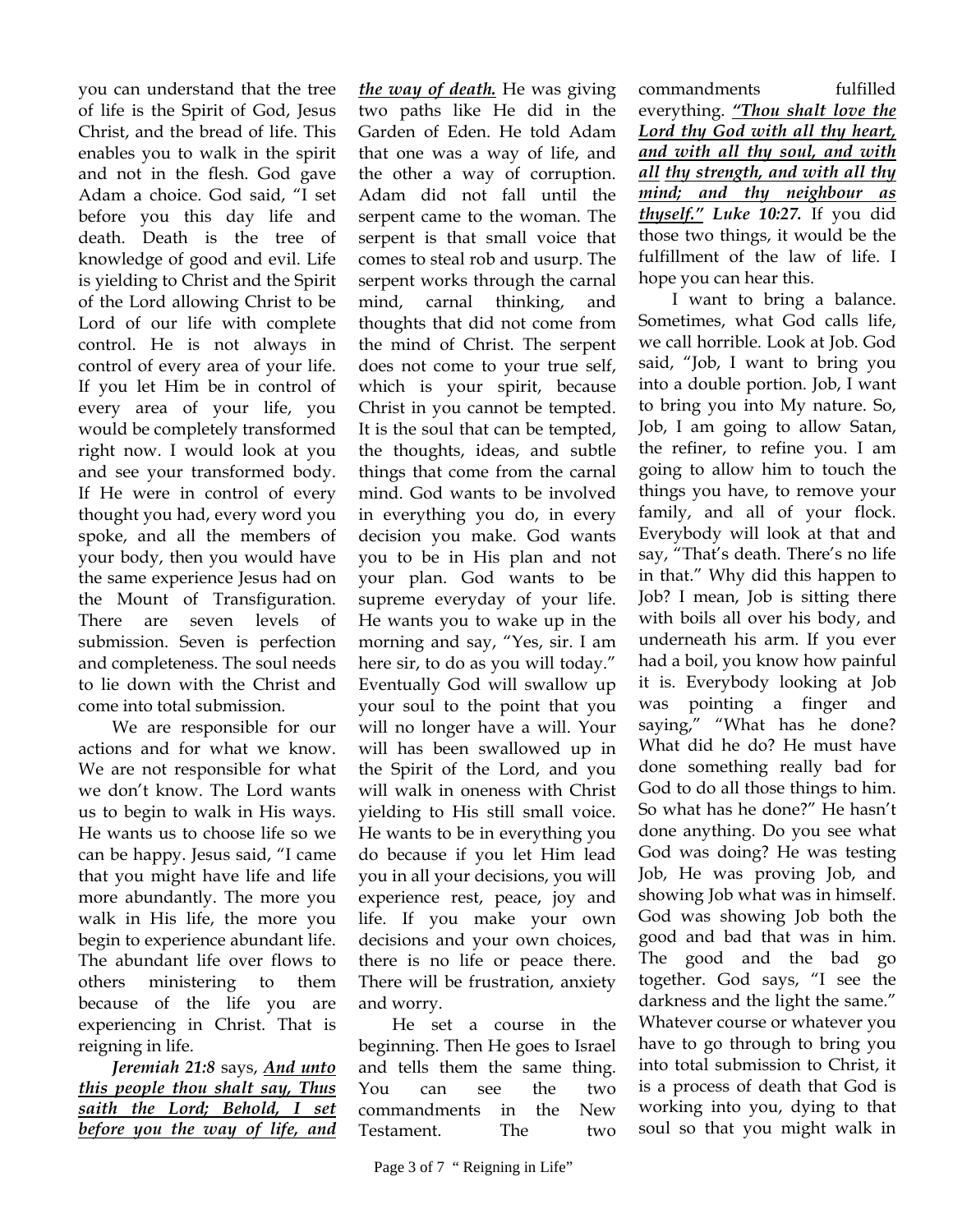the newness of life all the time Death and life work together. God sees that darkness and the night as the same. *Psalm 139.12 Even the darkness is not dark to You, And the night is as bright as the day. Darkness and light are alike to You* Here is another example. Many people are worshiping other gods, Baal. They were doing everything totally different from what God had spoken to them. They had 450 prophets who worshiped Baal. Elijah stood before the Lord Himself. He heard from the Spirit of God, to pronounce the judgment upon the people at that time. God knew it would take three years for them to become humble enough to hear what God wanted to speak through Elijah. This is what God is doing all over the world. God is bringing correction through His judgments. He is preparing man to hear what He is trying to say for His glory and His power. He wants to give man His kingdom, His love, His life and His peace. He wants to give everyone all that He has because He died on the cross for all mankind. *1Kings 17:1 And Elijah the Tishbite, who was of the inhabitants of Gilead, said unto Ahab, As the LORD God of Israel liveth, before whom I stand, there shall not be dew nor rain these years, but according to my word.* 

*1Kings 18:17-22, And it came to pass, when Ahab saw Elijah, that Ahab said unto him, Art thou he that troubleth Israel? 18:18, And he answered, I have not troubled Israel; but thou, and thy father's house, in that ye have forsaken the commandments of the LORD, and thou hast followed Baalim. 18:19, Now therefore send, and gather to me all Israel unto* 

*mount Carmel, and the prophets of Baal four hundred and fifty, and the prophets of the groves four hundred, which eat at Jezebel's table. 18:20, So Ahab sent unto all the children of Israel, and gathered the prophets together unto mount Carmel. 18:21, And Elijah came unto all the people, and said, how long halt ye between two opinions? If the LORD be God, follow him: but if Baal, then follow him. And the people answered him not a word. 18:22, Then said Elijah unto the people, I, even I only, remain a prophet of the LORD; but Baal's prophets are four* 

## *hundred and fifty men.*

Everybody is trying to live longer today. They are trying everything that you could possibly think of, diets, exercise, etc. They don't realize that they have the fountain of life that is in Jesus Christ who is God. The point that I am making is the Lord, trying to get us into a realm of walking with Him and having a different outlook on things. Yes, I realize we have things come our way that must be dealt with or minister to, but you don't constantly focus on that. If God is dealing with heavy areas and you feel the weight, just walk away from it a while and it will subside, because the Lord is using His life in you to consume the darkness in other people's lives. Life is where it is. It is a path of life and joy.

In Nehemiah, chapter 8. God gave me some more scriptures. Start putting it to use each day of your life. In the day that God used Ezra, Moses commanded all of Israel to come and hear the law. He commanded everyone to come, and they had to listen to the priest.

The day is coming where all nations will have to listen to the law of life. God is going to open up the book of life to every man, and everything is going to be taught out of the book of life-not King James. Notice in Revelation chapter 20, that God does not judge man out of King James, but the book of life.

This does not take away from the Bible. That's not what I'm saying.

What is the book of life? The book of life is God, God's own book that no man can contaminate or touch. The book of life is within everyman because it's God, it is Jesus Christ. It is the word and the spirit where that man, has never contaminated and never will. Man will be judged out of the book of life. At this particular time, they were calling all of the people to come hear what was going to come out of the law. The law brings condemnation and guilt. The law of life makes you conscious of God, aware of God, and you desire to have a relationship with Him. You want to know Him and who He is. The Law of Moses promotes fear with the do's and the don'ts. Jesus issued in the law of life, which is the book of life. It all goes together.

There is a difference between the Law of Moses and the law of life. Jesus Christ became the fulfillment of the law. Therefore, we have the law of life. And the law of life is in the New Testament. All the people came together, to listen as he read about God's ways, out of this book. The people were attentive to the book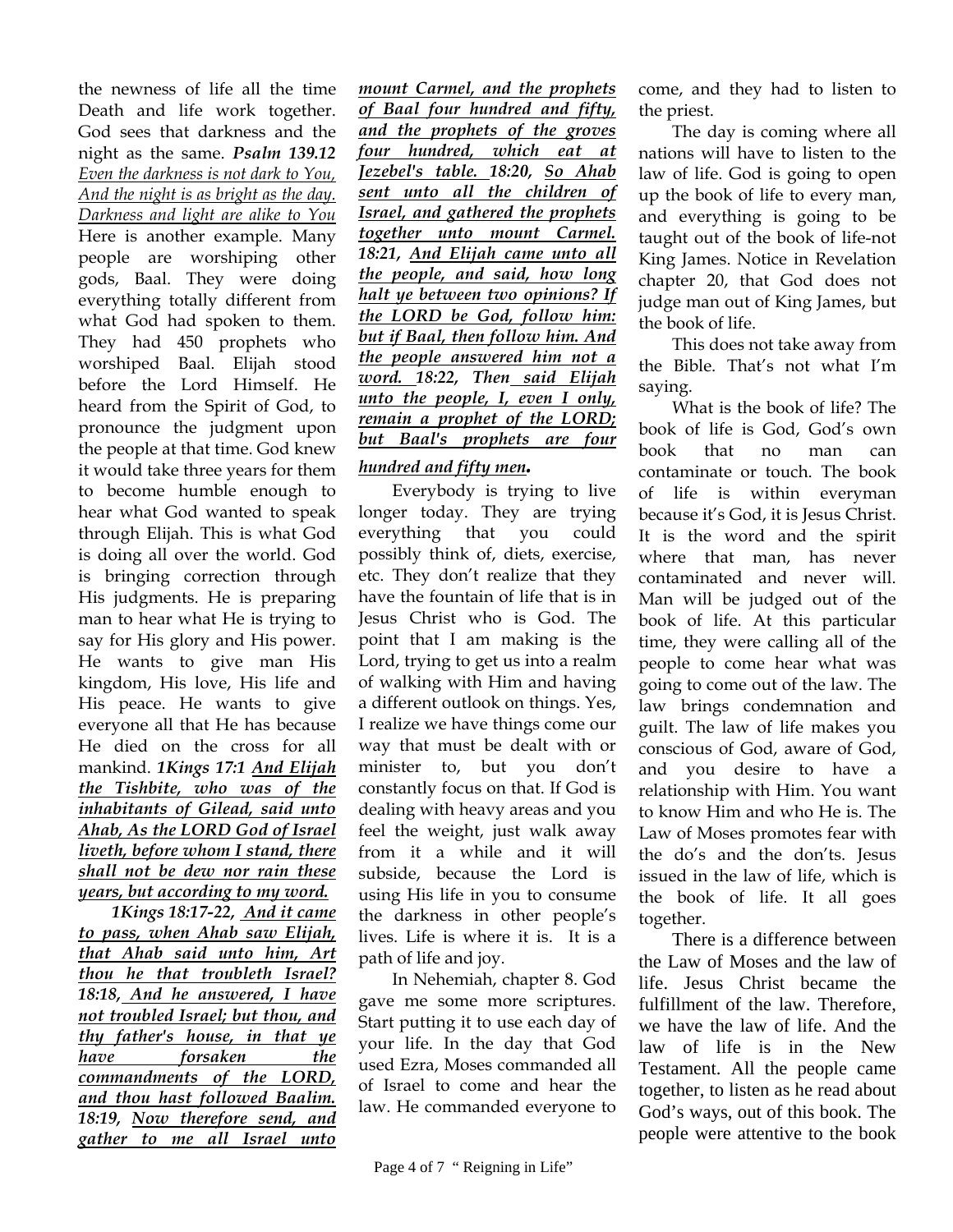of the law. In verse 7, it wants you to see that Ezra, opened the book, and caused the people to understand the law, and the people stood in their place.

## *Rev 1:6, And hath made us kings and priests unto God and his Father; to him be glory and dominion forever and ever. Amen.*

This is what the Lord is doing. He is raising up His king and His priests not after the order of the Levitical priesthood, but after the order of the Melchizedek priesthood. In Hebrews, chapter 7 it says that the order of the Melchizedek priesthood is peace and righteousness, which is life, which we know is Jesus Christ. That is the order that Christ issued in, the order of life so that we can commune and fellowship with Christ and we can hear the Lord. The Lord has tabernacled Himself inside of us. Under the law, God was somewhere way out there. God was not in here (within the individual). With the law of life, when we are filled with the Holy Spirit, God tabernacles Himself in us. When the book of His life was opened in the people it caused them to understand the law, and they stood in their place. It would be great if the Lord would get some ministers who would really seek Him for the interpretation of the word and stand there and let Christ teach the people, not the carnal mind. We have heard from the woman long enough. I am not talking about a natural woman. The woman is the soul. We have heard from the soul too much. We need to hear only from the Spirit of Christ out of the Book of Life individually, so they can learn the ways of the Lord *Neh* 

*8:9, And Nehemiah, which is the Tirshatha, and Ezra the priest the scribe, and the Levites that taught the people, said unto all the people, This day is holy unto the LORD your God; mourn not, nor weep. For all the people wept, when they heard the words of the law. T*he Law of Moses make you feel very unworthy that you are not good enough for God, that you will never make it The law of life does cause you to become convicted of your mistakes, your rebellion or whatever is going on in your life. The conviction that takes place is love lifting. Conviction where you yield to this love, peace and joy, and it brings life to you and it takes away the guilt. It takes away the condemning. You condemn yourself when you love the darkness more than the life He desires to give you. There is no condemning. It is nothing but life. There is a big difference in the law of life and the letter of the law. *John 3:19, This is the judgment, that the Light has come into the world, and men loved the darkness rather than the Light, for their deeds were evil.*

Under the Law of Moses, they told the people not to mourn or weep, for all the people wept when they heard the words of the law. Verse 10, *Then he said unto them, go your way, eat the fat, and drink the sweet, and send portions unto them for whom nothing is prepared; for this day is holy unto our Lord; neither be ye sorry; for the joy of the Lord is your strength. 11, So the Levites stilled all the people, saying, Hold your peace, for the day is holy; neither be ye grieved. 12, And all the people went their way because they understood the words, which were declared unto* 

*them.* They were tapping a little bit into the feast of tabernacles right there. There is a feast that all nations will come to. It is a feast that swallows up all other feasts. It is a feast that Jesus Christ fulfilled on the cross. The feast that God told Israel that they had to come to on the 15th day and 15 means rest. They couldn't worry about their jobs. They had to forget about their problems. For seven days they had to just sit there and totally worship God and enjoy Him and become so caught up in God that they were not worried about anything. They were resting. They didn't have any problems; they had rest, and joy. It's a feast of celebration, joy, life and it is a feast of peace. When Jesus Christ came, you experienced Him as your Savior and God tabernacled Himself in you. That was the beginning of the feast of tabernacles in you and in me. Understand that God tabernacled Himself and He lives inside of us. We are to celebrate this feast every day of our lives. If we get a true grasp of this message and walk in this message, there will never be any murmuring, complaining, worry or unbelief. Every day you are celebrating God and celebrating this relationship with Him. When problems come along, you say, "I'm going to look at this problem the way God wants me to look at it. God says for me to count it all joy when I go through trials. God says in everything give thanks because this is the will of God. "You mean I've got to give thanks in everything, Lord?" The murmuring, complaining and the worry is the death realm. When I began to put the feast of tabernacles into practice every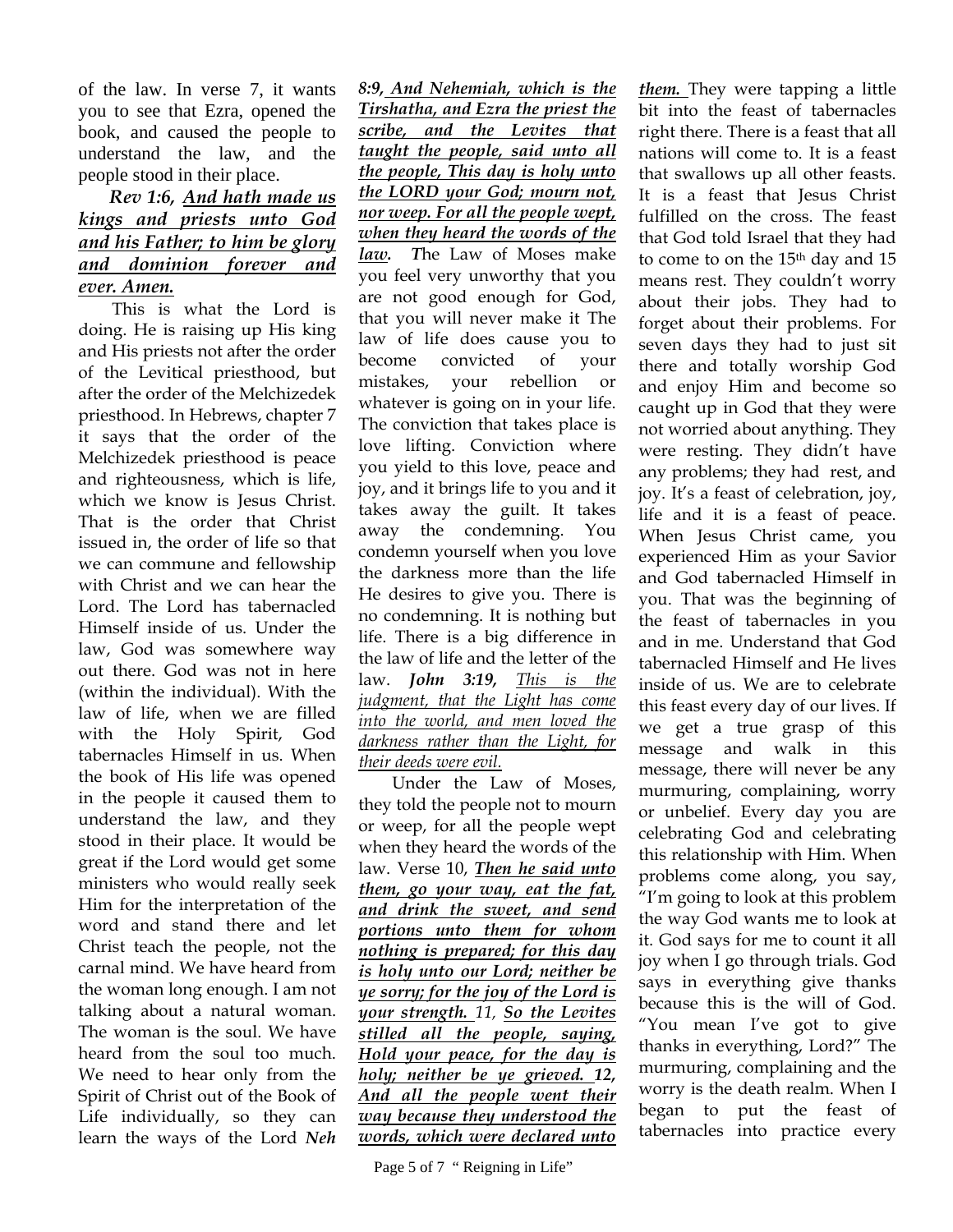day and I began to seek the kingdom of God first, I began walking in the realm of His life and getting the victory.

"Somebody did something terrible to me, so I am going to let them have it." You can't let them have it because the Bible says you are to bless them, not curse them. If you curse them with words, that's not bringing life. If they are not moving the way you want them to, and they are not doing what you are trying to make them do, then it isn't them, it's you. You have to look at what is going on in you. If you're getting angry because someone is not doing what you want them to do, you need to stand back and say, "You're the potter, Lord. You are molding him." Forgiveness goes into action then. Forgiveness is letting go of it. If anything is bothering you, you must let go of it and not have anything against anyone.

*Psalm 12:1* says, *"Help Lord."* How many times have you said that? Has God ever put you in a helpless situation? The Lord loves us. He puts us in a helpless situation so we have to call upon His name. God is waiting very patiently to teach us to depend on Him in everything. Sometimes the ego and the pride get in the way. *Psalm 12:1*, *Help, Lord; for godly man ceaseth; for the faithful fail from among the children of men. 2, They speak vanity ever one with his neighbor; with flattering lips and with a double heart they do speak.* These are double-minded people. Sometimes they speak out of the mind of Christ, and other times out of the carnal mind. *Verse 3*, *The Lord shall cut off all flattering lips and the* 

*tongue that speaketh proud things. 4, Who have said, With our tongue shall we prevail; our lips are our own who is Lord over us?* The serpent sticks its tongue out and hisses. The tongue has a lot of poison in it. We can say some terrible things about people and wish that we had never spoken, because we know that poison just came out of our mouths. If you get mad or angry, don't speak your mind because if you do, you are just creating more hell for yourself. You just need to wait on the Lord and let the Lord put the words in your mouth that you are to speak. It says in *Verse 6, the words of the Lord are pure words; as silver tried in a furnace of earth, purified seven times.*

Paul said in, *2Cor 4:8, We are troubled on every side yet not distressed; we are perplexed, but not in despair; 9, Persecuted, but not forsaken; cast down*. (We get down sometimes.) *But not destroyed. 10, Always bearing about in the body the dying of the Lord Jesus.* Why are we always bearing about in the body the dying of the Lord Jesus? So the life of the Lord Jesus might be manifest in our bodies. All that Job and Paul went through, and all that you go through is to bring us to a place where Christ is revealed in us. It is what we experience in our walk with Him. When God puts us through the fire, situation or circumstances, it is to bring us in the life of Christ.

I want to bring a balance. Disobedience brings death. Obedience brings life. Everybody has made mistakes. If you learn from those mistakes, they become circumstances bringing about correction which brings life. If you don't learn and you keep making the same mistakes over again, the same situation will keep reoccurring until you finally get the message the Lord is trying to give you. Correction brings life when we yield to what He is saying. Those mistakes will elevate us and bring us into the realm of life, and then you can identify with creation.

*2Cor 4:10***,** says, *Always bearing about in the body the dying of the Lord Jesus, that the life also of Jesus might make manifest in the flesh. 11, For we, which live, are always delivered unto death for Jesus' sake.* If you start getting a reputation or your pride starts increasing, the Lord will cause another death experience to happen in your life. It is for Christ to be manifested in us. *12, For we which live are always delivered unto death for Jesus' sake, that the life also of Jesus might be made manifest in our mortal flesh.* He is in each of us. He wants to express Himself to the fullness in all that He is. All that He has done in your life, He will continue to do until he is manifested in your life. Our eyes or our senses trip us up at times. If we walked in the mind of Christ, we would walk in faith all the time. We would never get distracted, concerned or worried about anything if we walked in the realm of faith every day. If we really totally trusted God in every situation, there would never even be a worry, doubt or concern **God is transforming the mind**  into faith, hope and love. If you walk in faith, hope and love all the time, you would not see anybody but Jesus. You wouldn't see anyone else; all you would see is Jesus. You would see no